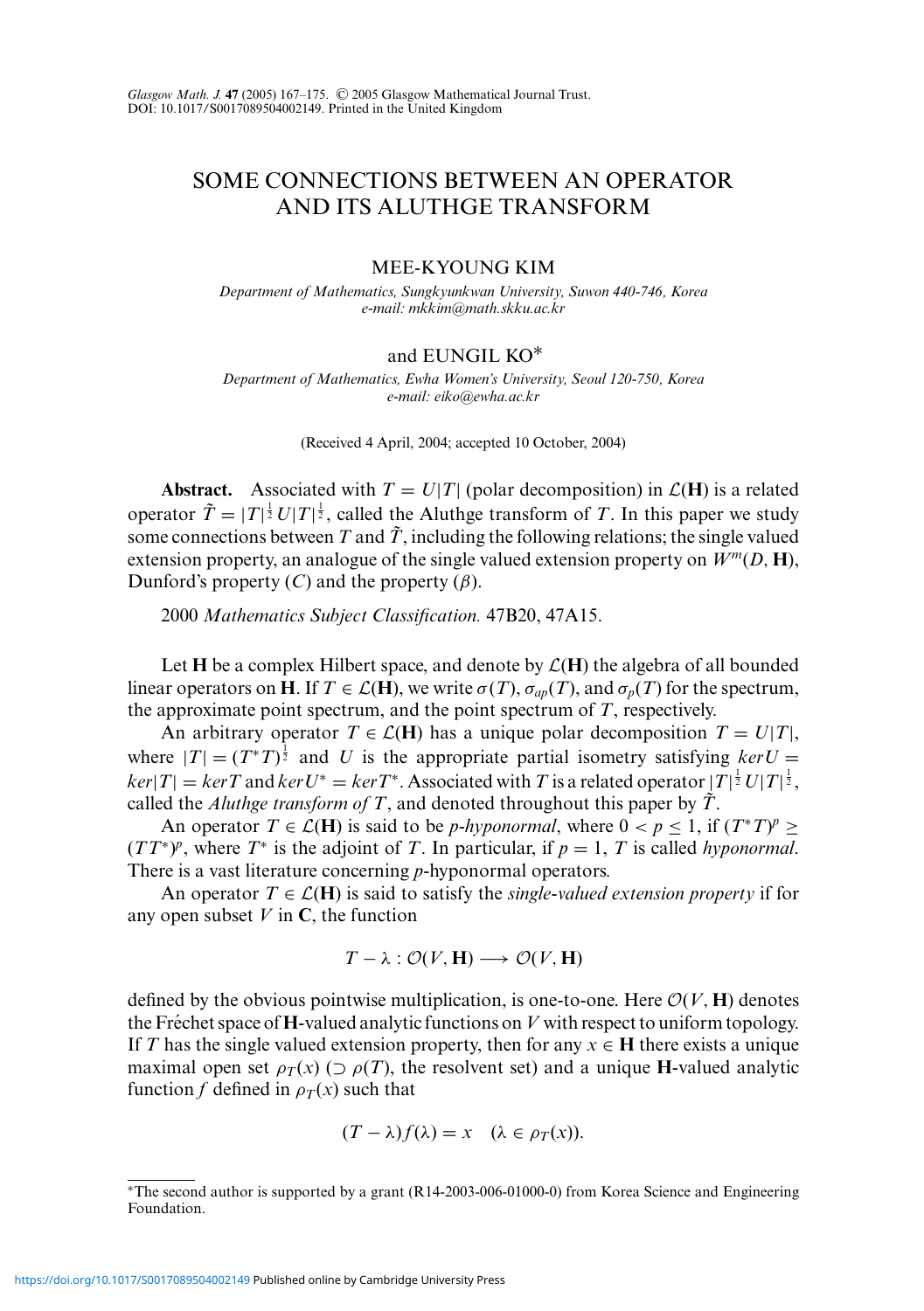In the following theorem we show that Aluthge transforms preserve the single valued extension property.

THEOREM 1.1. *An operator T with polar decomposition U*|*T*| *has the single valued extension property if and only if*  $\tilde{T}$  has.

*Proof.* Assume that *T* has the single valued extension property. Suppose that *W* is an open subset of **C** and  $f : W \to \mathbf{H}$  is an analytic function satisfying  $(\tilde{T} - \lambda) f(\lambda) = 0$ , for each  $\lambda \in W$ . Since  $T(U|T|^{\frac{1}{2}}) = (U|T|^{\frac{1}{2}})T$ ,

$$
(T - \lambda)U|T|^{\frac{1}{2}}f(\lambda) = U|T|^{\frac{1}{2}}(\tilde{T} - \lambda)f(\lambda) = 0,
$$

for each  $\lambda \in W$ . Since *T* has the single valued extension property,  $U|T|^{\frac{1}{2}}f(\lambda) = 0$  for each  $\lambda \in W$ . Since  $\tilde{T} = |T|^{\frac{1}{2}} U |T|^{\frac{1}{2}}$ ,  $\tilde{T} f(\lambda) = 0$  for each  $\lambda \in W$ . Since  $(\tilde{T} - \lambda) f(\lambda) = 0$ for each  $\lambda \in W$ ,  $\lambda f(\lambda) = 0$  for each  $\lambda \in W$ . Since  $f(\lambda) = 0$  on  $W \setminus \{0\}$  and is analytic on *W*, *f* is identically 0 on *W*. Therefore,  $\tilde{T}$  has the single valued extension property.

The proof of the converse implication is similar.  $\Box$ 

The following corollary shows the relationships between the local spectra of *T* and  $\tilde{T}$ .

COROLLARY 1.2. *If an operator T with polar decomposition U*|*T*| *has the single valued extension property, then*

$$
\sigma_{\tilde{T}}(|T|^{\frac{1}{2}}x) \subset \sigma_T(x)
$$
 and  $\sigma_T(U|T|^{\frac{1}{2}}x) \subset \sigma_{\tilde{T}}(x)$ .

*Proof.* For  $\lambda \in \rho_T(x)$ , we have  $(T - \lambda)x(\lambda) \equiv x$ , where  $\lambda \to x(\lambda)$  is the analytic function defined on  $\rho_T(x)$ . Since  $|T|^{\frac{1}{2}}T = \tilde{T}|T|^{\frac{1}{2}}$ ,

$$
(\tilde{T} - \lambda)|T|^{\frac{1}{2}}x(\lambda) = |T|^{\frac{1}{2}}(T - \lambda)x(\lambda) \equiv |T|^{\frac{1}{2}}x.
$$

Hence  $\rho_T(x) \subset \rho_{\tilde{T}}(|T|^{\frac{1}{2}}x)$ , so that  $\sigma_{\tilde{T}}(|T|^{\frac{1}{2}}x) \subset \sigma_T(x)$ . Similarly, we can prove the second inclusion.  $\Box$ 

COROLLARY 1.3. *If an operator T with polar decomposition U*|*T*| *has the single valued extension property, then*

$$
|T|^{\frac{1}{2}}H_T(F) \subseteq H_{\tilde{T}}(F) \quad \text{and} \quad U|T|^{\frac{1}{2}}H_{\tilde{T}}(F) \subseteq H_T(F),
$$

*where*  $H_T(F) = \{x \in \mathbf{H} : \sigma_T(x) \subseteq F\}$  *for*  $F \subset \mathbf{C}$ *.* 

*Proof.* If  $x \in H_T(F)$ , then  $\sigma_T(x) \subseteq F$ . By Corollary 1.2, we get  $\sigma_T(|T|^{\frac{1}{2}}x) \subseteq F$ . Hence  $|T|^{\frac{1}{2}}x \in H_{\tilde{T}}(F)$ . Thus  $|T|^{\frac{1}{2}}H_T(F) \subseteq H_{\tilde{T}}(F)$ .

Similarly, we get  $U|T|^{\frac{1}{2}}H_{\tilde{T}}(F) \subseteq H_T(F)$ .

Our next result shows that the Aluthge transform preserves an analogue of the single valued extension property for  $W^m(D, H)$  and an operator T on H; that is, *T* −  $\lambda$  : *W<sup>m</sup>*(*D*, **H**) → *W<sup>m</sup>*(*D*, **H**) is one-to-one if and only if  $\tilde{T}$  −  $\lambda$  is. First of all, let us define a special Sobolev type space. Let *D* be a bounded open subset of **C** and *m* a fixed non-negative integer. The vector valued Sobolev space  $W^m(D, H)$ with respect to  $\bar{\partial}$  and order *m* will be the space of those functions  $f \in L^2(D, \mathbf{H})$ whose derivatives  $\bar{\partial}f, \dots, \bar{\partial}mf$  in the sense of distributions still belong to  $L^2(D, \mathbf{H})$ .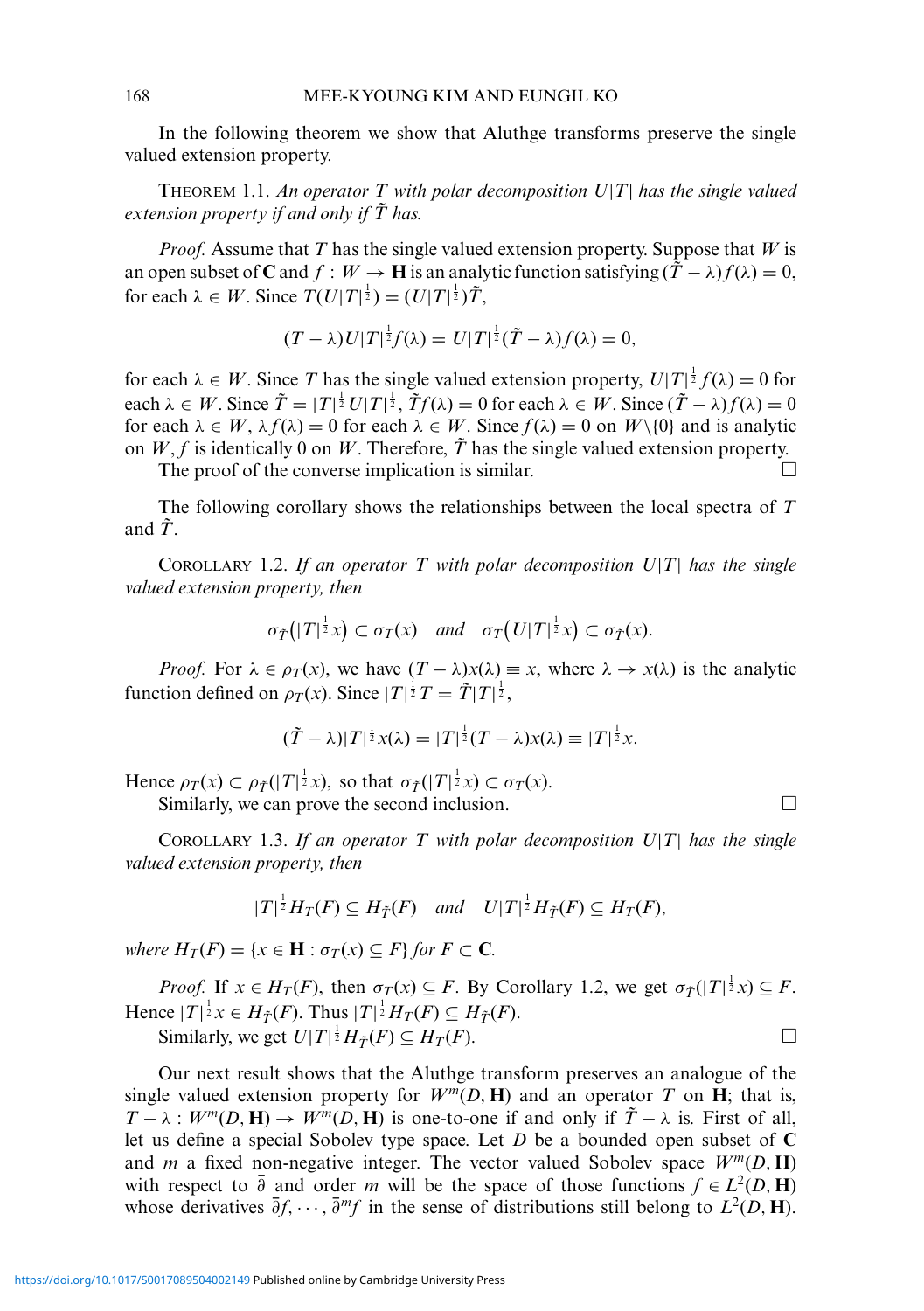Endowed with the norm

$$
||f||_{W^m}^2 = \sum_{i=0}^m ||\bar{\partial}^m f||_{2,D}^2,
$$

 $W^m(D, H)$  becomes a Hilbert space contained continuously in  $L^2(D, H)$ .

THEOREM 1.4. Let  $T = U|T|$  be the polar decomposition of T in  $\mathcal{L}(\mathbf{H})$  and let D *be an arbitrary bounded disk containing*  $\sigma(T) \cup \{0\}$  *in* **C***. Then*  $T - \lambda : W^2(D, \mathbf{H}) \rightarrow$  $W^2(D, \mathbf{H})$  *is one-to-one if and only if*  $\tilde{T} - \lambda : W^2(D, \mathbf{H}) \to W^2(D, \mathbf{H})$  *is one-to-one.* 

*Proof.* Assume  $T - \lambda$  is one-to-one. If  $f \in W^2(D, \mathbf{H})$  is such that  $(T - \lambda)f = 0$ , then  $(T - \lambda)U|T|^{\frac{1}{2}}f = 0$ . By the hypothesis,  $U|T|^{\frac{1}{2}} = 0$ . Hence  $\tilde{T}f = 0$ . Thus  $\lambda f = 0$ ; i.e.,  $\lambda \overline{\partial}^i f = 0$  for  $i = 0, 1, 2$ . By applications of [9, Proposition 3.2] with  $T = 0$ , we get

$$
||(I - P)f||_{2,D} \le C_D(|| - \lambda \overline{\partial} f||_{2,D} + || - \lambda \overline{\partial}^2 f||_{2,D}),
$$
\n(1)

where *P* denotes the orthogonal projection of  $L^2(D, H)$  onto the Bergman space  $A^2(D, H)$ . From (1) we have  $f = Pf$ . Hence  $\lambda f = \lambda Pf = 0$ . From [3, Corollary 10.7], there exists a constant  $c > 0$  such that

$$
c||Pf||_{2,D} \le ||\lambda Pf||_{2,D}.
$$

Hence  $f = Pf = 0$ .

Conversely, if  $\tilde{T} - \lambda$  is one-to-one, we can prove the required result by the same argument.  $\Box$ 

The following corollary shows that, for every *p*-hyponormal operator *T*, the equality  $supp((T - \lambda)f) = supp(f)$  holds for every  $f \in W^2(D, \mathbf{H})$ .

COROLLARY 1.5. If T is p-hyponormal, then the operator  $T - \lambda : W^2(D, H) \rightarrow$  $W^2(D, H)$  *is one-to-one.* 

*Proof.* Since  $\tilde{T}$  is hyponormal by [1], it is known from [9] that  $\tilde{T} - \lambda$  is one-to-one. By two applications of Theorem 1.4 we conclude that  $T - \lambda$  is one-to-one.

COROLLARY 1.6. *If an operator*  $T \in \mathcal{L}(\mathbf{H})$  *satisfies*  $T = S + N$ *, where* S *is phyponormal, S and N commute, and N<sup>m</sup>* = 0*, then*  $T - \lambda$  *is one-to-one on*  $W^2(D, \mathbf{H})$ *.* 

*Proof.* Let  $f \in W^2(D, \mathbf{H})$  be such that  $(T - \lambda)f = 0$ . Then

$$
(S - \lambda)f = -Nf. \tag{2}
$$

Hence  $(S - \lambda)N^{j-1}f = -N^jf$  for  $j = 1, 2, ..., m$ . We prove that  $N^jf = 0$  for  $j =$  $0, 1, \ldots, m-1$  by induction. Since  $N^m = 0$ ,

$$
(S - \lambda)N^{m-1}f = -N^m f = 0.
$$

Since *S* −  $\lambda$  is one-to-one from Corollary 1.5,  $N^{m-1}f = 0$ . Assume it is true when  $j = k$ , i.e.,  $N^k f = 0$ . From (2), we get

$$
(S - \lambda)N^{k-1}f = -N^k f = 0.
$$

Since *S* −  $\lambda$  is one-to-one from Corollary 1.5,  $N^{k-1}f = 0$ . By induction, we have  $f = 0$ . Hence  $T - \lambda$  is one-to-one.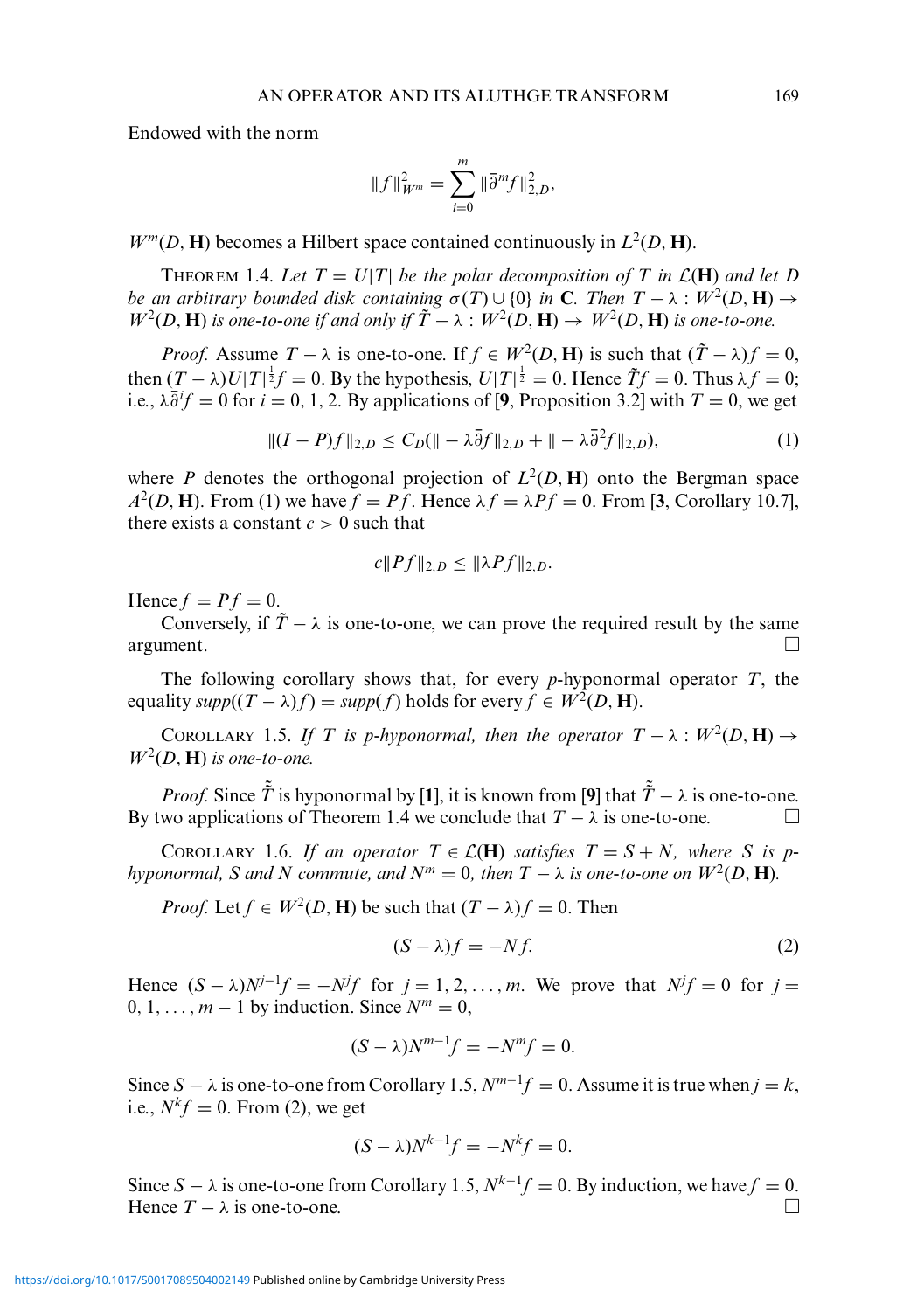The following theorem shows that if  $\lim_{n\to\infty}$   $\|(T-\lambda)f_n\|_{W^m}=0$ , then we cannot obtain by the same method more than  $\lim_{n\to\infty} ||f_n||_{W^{m-2}} = 0$  for  $m \ge 2$ .

THEOREM 1.7. Let  $T = U|T|$  be the polar decomposition of T in  $\mathcal{L}(\mathbf{H})$  and let D be an *arbitrary bounded disk containing*  $\sigma(T) \cup \{0\}$  *in* **C***. Assume that*  $\tilde{T} - \lambda : W^m(D, \mathbf{H}) \rightarrow$  $W^m(D, H)$  *is bounded below. If*  $f_n$  *is a sequence in*  $W^m(D, H)$  *such that we have*  $\lim_{n\to\infty}$   $\|(T-\lambda)f_n\|_{W^m}=0$ , then  $\lim_{n\to\infty}$   $\|f_n\|_{W^{m-2}}=0$  for  $m\geq 2$ .

*Proof.* If  $f_n$  is a sequence in  $W^m(D, \mathbf{H})$  such that  $\lim_{n\to\infty} ||(T-\lambda)f_n||_{W^m} = 0$ , then by the definition of the norm in  $W^m(D, H)$  we have

$$
\lim_{n \to \infty} \|(T - \lambda)\overline{\partial}^i f_n\|_{2,D} = 0 \tag{3}
$$

for  $i = 0, 1, ..., m$ . Since  $|T|^{1/2}T = \tilde{T}|T|^{1/2}$ , we get

$$
\lim_{n\to\infty}\left\|(\tilde{T}-\lambda)|T|^{\frac{1}{2}}\bar{\partial}^i f_n\right\|_{2,D}=0
$$

for  $i = 0, 1, \ldots, m$ . Since  $\tilde{T} - \lambda$  is bounded below, we have

$$
\lim_{n\to\infty} \| |T|^{\frac{1}{2}} \overline{\partial}^i f_n \|_{2,D} = 0
$$

for  $i = 0, 1, \ldots, m$ . Since  $T = U|T|$ , we get

$$
\lim_{n \to \infty} \|T \overline{\partial}^i f_n\|_{2,D} = 0 \tag{4}
$$

for  $i = 0, 1, \ldots, m$ . Hence by (3) and (4) we obtain

$$
\lim_{n \to \infty} \|\lambda \bar{\partial}^i f_n\|_{2,D} = 0 \tag{5}
$$

for  $i = 0, 1, \ldots, m$ . By an application of [7, Proposition 2.2] with  $T = 0$ ,

$$
\lim_{n \to \infty} \|(I - P)\overline{\partial}^i f_n\|_{2,D} = 0 \tag{6}
$$

for  $i = 0, 1, \ldots, m-2$ , where *P* denotes the orthogonal projection of  $L^2(D, \mathbf{H})$  onto the Bergman space  $A^2(D, H) = L^2(D, H) \cap \mathcal{O}(U, H)$ . Then (5) and (6) imply that

$$
\lim_{n\to\infty} \|\lambda P\overline{\partial}^i f_n\|_{2,D}=0
$$

for *i* = 0, 1, ..., *m* − 2. Since  $\lambda P \overline{\partial}^i f_n$  is bounded below, by [3, Corollary 10.7], we get

$$
\lim_{n \to \infty} ||P\overline{\partial}^i f_n||_{2,D} = 0 \tag{7}
$$

for  $i = 0, 1, ..., m - 2$ . By (6) and (7) we conclude that  $\lim_{n \to \infty} ||f_n||_{W^{m-2}} = 0$ . □

Next we show that Aluthge transforms preserve the finite ascent except for  $\lambda = 0$ .

**THEOREM 1.8.** For arbitrary  $\lambda \in \mathbb{C} \setminus \{0\}$ ,  $\ker(T - \lambda)^n = \ker(T - \lambda)^{n+1}$  if and only if  $\ker(\tilde{T} - \lambda)^n = \ker(\tilde{T} - \lambda)^{n+1}$ , for some  $n \in \mathbb{N}$ .

*Proof.* Assume that for all  $\lambda \in \mathbb{C} \setminus \{0\}$ , there is an  $n \in \mathbb{N}$  such that  $\ker((T - \lambda)^n)$  $ker(T - \lambda)^{n+1}$ . Since  $ker(\tilde{T} - \lambda)^n \subset ker(\tilde{T} - \lambda)^{n+1}$ , it suffices to show that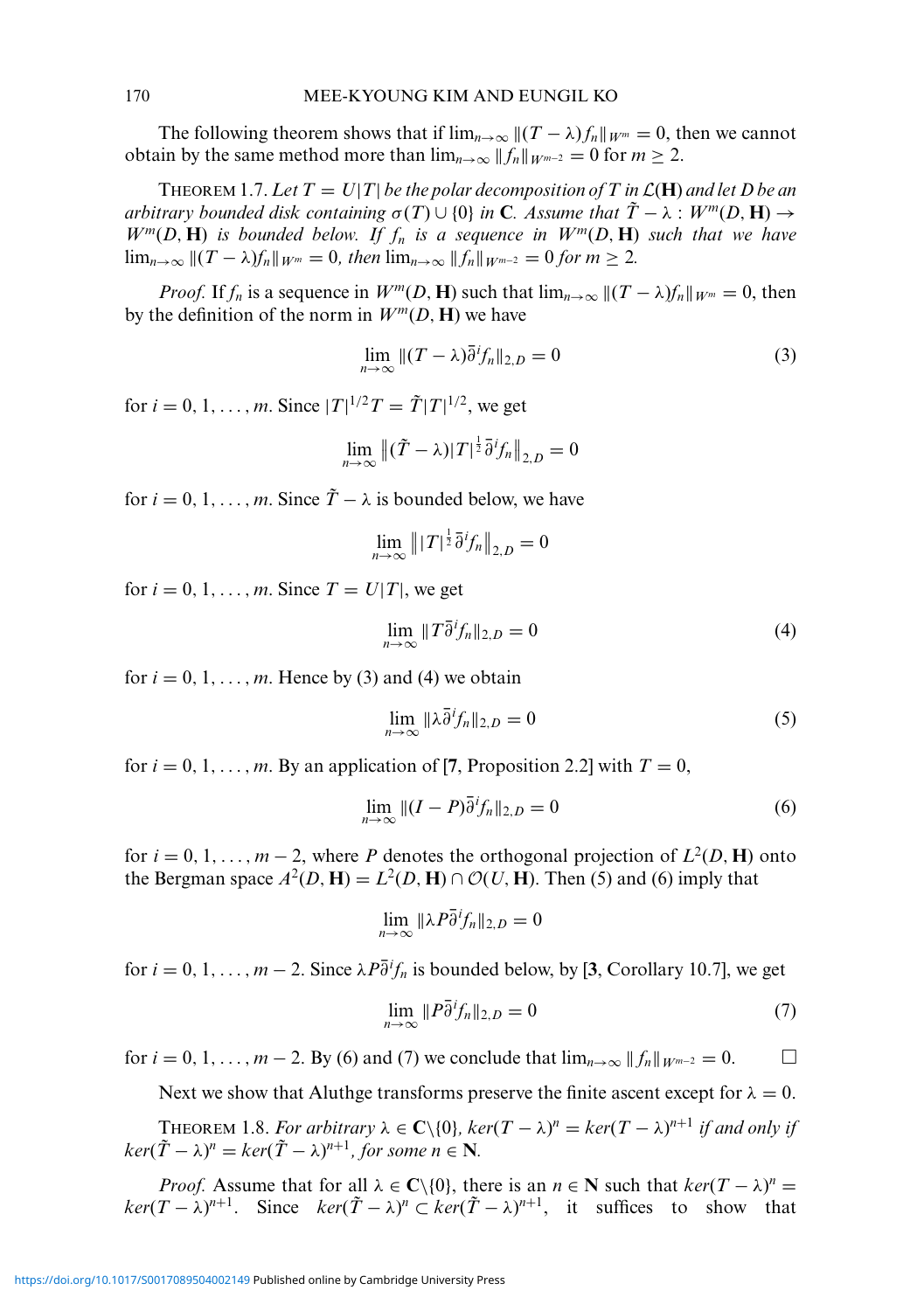$$
\ker (\tilde{T} - \lambda)^n \supset \ker (\tilde{T} - \lambda)^{n+1}.\text{ Let } x \in \ker (\tilde{T} - \lambda)^{n+1}.\text{ Since } T(U|T|^{\frac{1}{2}}) = (U|T|^{\frac{1}{2}})\tilde{T},
$$

$$
(T - \lambda)^{n+1}U|T|^{\frac{1}{2}}x = U|T|^{\frac{1}{2}}(\tilde{T} - \lambda)^{n+1}x = 0.
$$

Therefore,  $U|T|^{\frac{1}{2}}x \in \text{ker}(T - \lambda)^{n+1} = \text{ker}(T - \lambda)^n$ . Since

$$
U|T|^{\frac{1}{2}}(\tilde{T}-\lambda)^{n}x=(T-\lambda)^{n}U|T|^{\frac{1}{2}}x=0,
$$

 $\tilde{T}(\tilde{T} - \lambda)^n x = 0$ . We obtain  $\lambda(\tilde{T} - \lambda)^n x = 0$ . Since  $\lambda \neq 0$ ,  $(\tilde{T} - \lambda)^n x = 0$ . The proof of the converse implication is similar.  $\Box$ 

THEOREM 1.9. Let  $T \in \mathcal{L}(\mathbf{H})$  have polar decomposition  $U|T|$ . Then for all nonzero  $\lambda \in \mathbb{C}$ *, ran*( $T - \lambda$ ) *is closed if and only if ran*( $\tilde{T} - \lambda$ ) *is closed.* 

*Proof.* Assume that  $ran(\tilde{T} - \lambda)$  is closed, for all nonzero  $\lambda \in \mathbb{C}$ . If  $y \in \overline{ran(T - \lambda)}$ , for all nonzero  $\lambda \in \mathbb{C}$ , then there exists a sequence  $\{x_n\}$  in **H** such that

$$
\lim_{n\to\infty}(T-\lambda)x_n=y.
$$

Since  $|T|^{\frac{1}{2}}T = \tilde{T}|T|^{\frac{1}{2}}$ , we have

$$
\lim_{n\to\infty}(\tilde{T}-\lambda)|T|^{\frac{1}{2}}x_n=\lim_{n\to\infty}|T|^{\frac{1}{2}}(T-\lambda)x_n=|T|^{\frac{1}{2}}y.
$$

Since  $ran(\tilde{T} - \lambda)$  is closed, for all nonzero  $\lambda \in \mathbb{C}$ , there exists a  $z \in \mathbb{H}$  such that

$$
\lim_{n\to\infty}(\tilde{T}-\lambda)|T|^{\frac{1}{2}}x_n=(\tilde{T}-\lambda)z.
$$

Since the limit is unique,  $(\tilde{T} - \lambda)z = |T|^{\frac{1}{2}}y$ . Thus  $\tilde{T}z = |T|^{\frac{1}{2}}y + \lambda z$ . Set  $w = U|T|^{\frac{1}{2}}z - y$ . Then

$$
|T|^{\frac{1}{2}}w = \tilde{T}z - |T|^{\frac{1}{2}}y = \lambda z.
$$

Hence we get

$$
(T - \lambda)w = U|T|^{\frac{1}{2}}\left(|T|^{\frac{1}{2}}w\right) - \lambda w
$$
  
=  $U|T|^{\frac{1}{2}}(\lambda z) - \lambda \left(U|T|^{\frac{1}{2}}z - y\right)$   
=  $\lambda y$ .

Since  $\lambda$  is nonzero,

$$
(T - \lambda) \left(\frac{w}{\lambda}\right) = y.
$$

Hence  $y \in \text{ran}(T - \lambda)$ . Thus  $\text{ran}(T - \lambda)$  is closed, for all nonzero  $\lambda \in \mathbb{C}$ . The proof of the converse is similar.  $\Box$ 

COROLLARY 1.10. For all nonzero  $\lambda \in \mathbb{C}$ ,  $T - \lambda$  is bounded below if and only if  $\tilde{T} - \lambda$  *is.* 

*Proof.* Let  $T = U|T|$  be the polar decomposition of T. If  $T - \lambda$  is bounded below for all nonzero  $\lambda \in \mathbb{C}$ , then it is one-to-one and has closed range. From Theorem 1.9,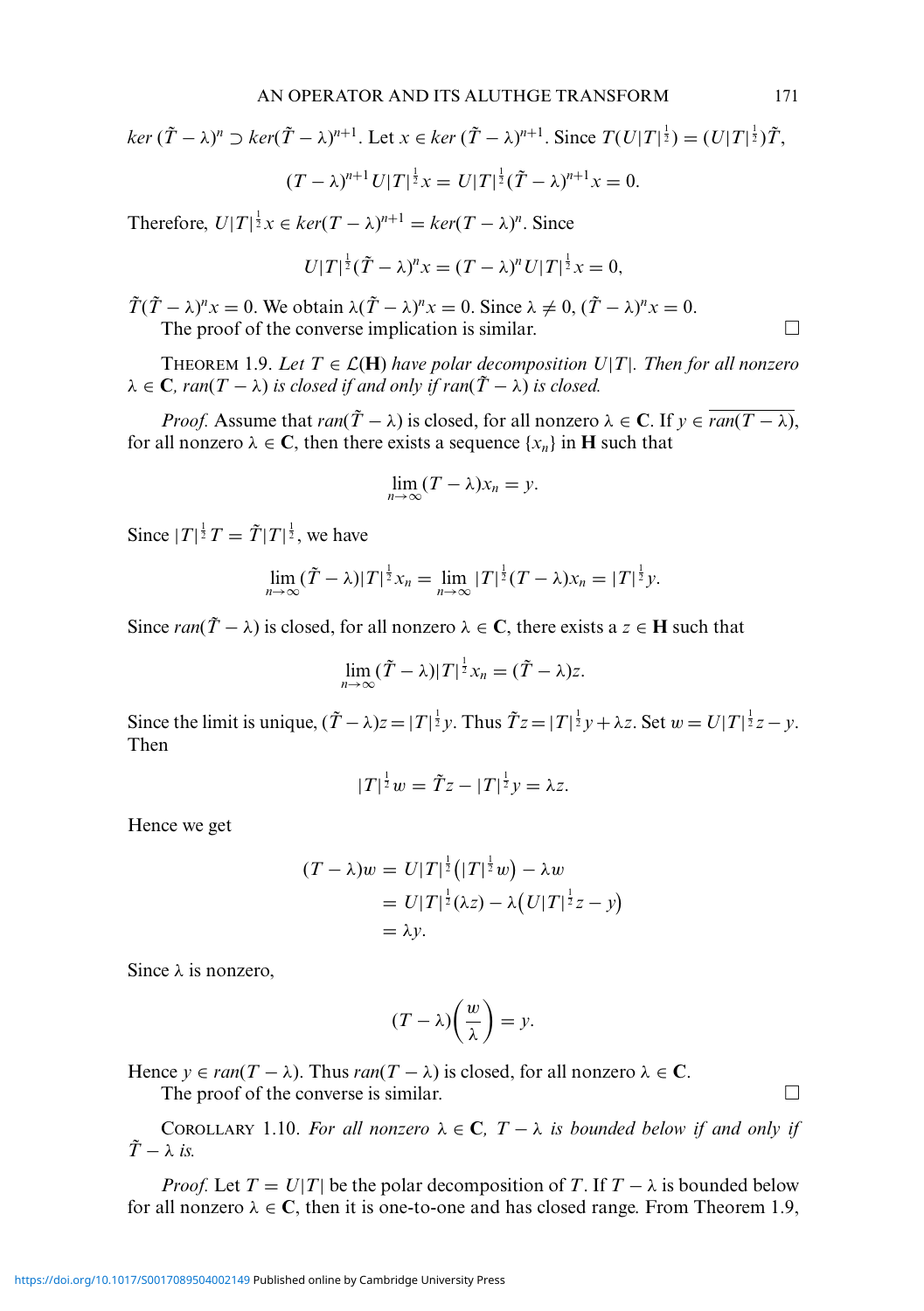it suffices to show that  $\tilde{T} - \lambda$  is one-to-one. If  $(\tilde{T} - \lambda)x = 0$ , then  $(T - \lambda)U|T|^{\frac{1}{2}}x = 0$ . Hence  $U[T]^{\frac{1}{2}}x = 0$ , i.e.,  $\tilde{T}x = 0$ . Since  $\lambda \neq 0$ ,  $x = 0$ . The proof of the converse is similar.  $\Box$ 

The following theorem shows that the Aluthge transform preserves the finite descent except for  $\lambda = 0$ .

THEOREM 1.11. For all nonzero  $\lambda \in \mathbb{C}$ ,  $ran(T - \lambda)^n = ran(T - \lambda)^{n+1}$  if and only if *ran*( $\tilde{T} - \lambda$ )<sup>*n*</sup> = *ran*( $\tilde{T} - \lambda$ )<sup>*n*+1</sup> *for some n*  $\in$  **N***.* 

*Proof.* Assume that  $ran(T - \lambda)^n = ran(T - \lambda)^{n+1}$  for some  $n \in \mathbb{N}$  and for all nonzero  $\lambda \in \mathbb{C}$ . Since  $ran(\tilde{T} - \lambda)^n \supset ran(\tilde{T} - \lambda)^{n+1}$ , it suffices to show that *ran*( $\tilde{T} - \lambda$ )<sup>*n*</sup> ⊂ *ran*( $\tilde{T} - \lambda$ )<sup>*n*+1</sup>. If  $y \in ran(\tilde{T} - \lambda)$ <sup>*n*</sup>, there exists an  $x \in$  **H** such that  $y = \text{ran}(\tilde{T} - \lambda)^n x$ . Since  $U|T|^{\frac{1}{2}}\tilde{T} = TU|T|^{\frac{1}{2}}$ ,

$$
U|T|^{\frac{1}{2}}y = (T - \lambda)^n U|T|^{\frac{1}{2}}x.
$$

Since  $U[T]^{\frac{1}{2}}y \in \text{ran}(T - \lambda)^n = \text{ran}(T - \lambda)^{n+1}$ , there exists a  $z \in H$  such that  $\tilde{T}y =$  $|T|^{\frac{1}{2}}(T-\lambda)^{n+1}z = (\tilde{T}-\lambda)^{n+1}|T|^{\frac{1}{2}}z$ . Hence  $\tilde{T}y \in \text{ran}(\tilde{T}-\lambda)^{n+1}$  and so there exists an  $s \in H$  such that  $\tilde{T}y = (\tilde{T} - \lambda)^{n+1}s$ . Set  $w = (\tilde{T} - 2\lambda)s - (\tilde{T} - \lambda)^2s$ . Then

$$
(\tilde{T} - \lambda)^{n+1} w = -\lambda^2 y.
$$

Since  $\lambda \neq 0$ ,

$$
(\tilde{T} - \lambda)^{n+1} \left( -\frac{w}{\lambda^2} \right) = y.
$$

Hence  $y \in ran(\tilde{T} - \lambda)^{n+1}$ .

The proof of the converse is similar.  $\Box$ 

Suppose that  $T \in \mathcal{L}(\mathbf{H})$  has the single valued extension property. The operator T is said to satisfy *Dunford's property* (*C*) if the linear submanifold

$$
H_T(F) := \{ x \in \mathbf{H} : \sigma_T(x) \subseteq F \}
$$

is closed, for each closed subset *F* of **C**, where  $\sigma_T(x) := \mathbf{C} \setminus \rho_T(x)$ .

The following theorem shows that Aluthge transforms preserve Dunford's property (*C*) in some cases.

Recall that an operator  $X \in \mathcal{L}(\mathbf{H}, \mathbf{K})$  is called a *quasiaffinity* if it has trivial kernel and dense range. An operator  $A \in \mathcal{L}(\mathbf{H})$  is said to be a *quasiaffine transform* of an operator  $T \in \mathcal{L}(\mathbf{K})$  if there is a quasiaffinity  $X \in \mathcal{L}(\mathbf{H}, \mathbf{K})$  such that  $XA = TX$ . Furthermore, operators *A* and *T* are said to be *quasisimilar* if there are quasiaffinities *X* and *Y* such that  $XA = TX$  and  $AY = YT$ .

THEOREM 1.12. If T, with polar decomposition  $U|T|$  is a quasiaffinity in  $\mathcal{L}(\mathbf{H})$ , then *T* satisfies Dunford's property (C) if and only if  $\tilde{T}$  does.

*Proof.* Assume that *T* satisfies Dunford's property (*C*). Consider

$$
H_{\tilde{T}}(F) := \{ x \in \mathbf{H} : \sigma_{\tilde{T}}(x) \subseteq F \},\
$$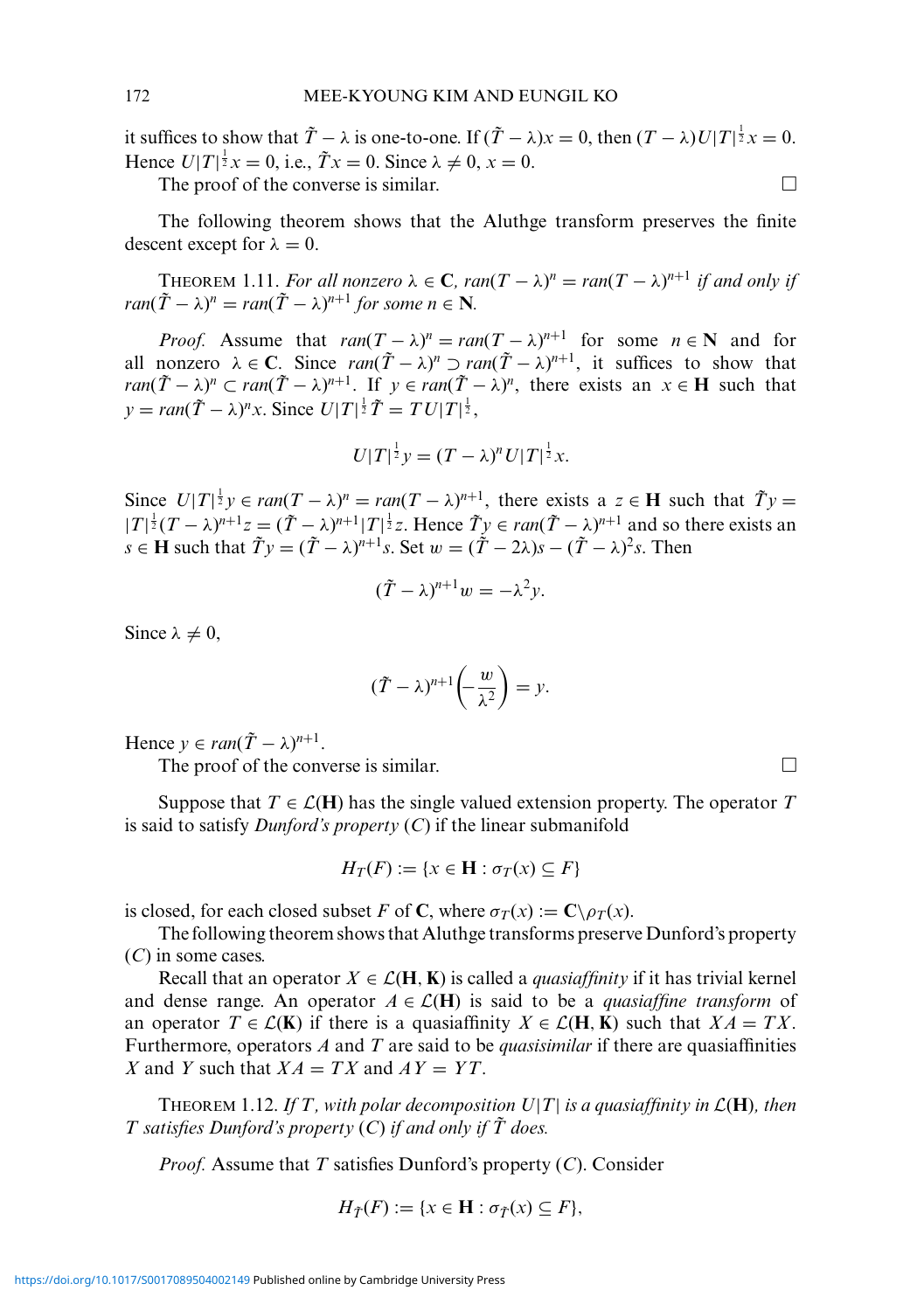for every closed subset F of C. Since  $\tilde{T}$  has the single valued extension property from Theorem 1.1, it suffices to show that  $H_{\tilde{T}}(F)$  is closed. If  $x \in H_{\tilde{T}}(F)$ , then there exist a sequence  $\{x_n\}$  in  $H_{\tilde{T}}(F)$  such that  $x_n \to x$ . Since  $x_n \in H_{\tilde{T}}(F)$ ,  $\sigma_{\tilde{T}}(x_n) \subseteq F$ . For any  $\lambda \in F^c$  we have  $\lambda \in \rho_{\tilde{T}}(x_n)$ . Hence  $(\tilde{T} - \lambda)x_n(\lambda) \equiv x_n$ , where  $\lambda \to x_n(\lambda)$  is the analytic function defined on  $\rho_{\tilde{T}}(x_n)$ . Since  $U|T|^{\frac{1}{2}}\tilde{T} = TU|T|^{\frac{1}{2}}$ ,

$$
(T - \lambda)U|T|^{\frac{1}{2}}x_n(\lambda) \equiv U|T|^{\frac{1}{2}}x_n.
$$

Hence  $\lambda \in \rho_T(U|T|^{\frac{1}{2}}x_n)$ . Thus  $\sigma_T(U|T|^{\frac{1}{2}}x_n) \subseteq F$ . Therefore,

 $U|T|^{\frac{1}{2}}x_n \in H_T(F).$ 

Since  $H_T(F)$  is closed by hypothesis,  $U|T|^{\frac{1}{2}}x \in H_T(F)$ . For any  $\lambda \in F^c$ , we have

$$
(T - \lambda)U|T|^{\frac{1}{2}}x(\lambda) \equiv U|T|^{\frac{1}{2}}x.
$$

Since  $U|T|^{\frac{1}{2}}\tilde{T} = TU|T|^{\frac{1}{2}}$ , we have

$$
U|T|^{\frac{1}{2}}(\tilde{T}-\lambda)x(\lambda)\equiv U|T|^{\frac{1}{2}}x.
$$

Since *T* is a quasiaffinity, we get

$$
(\tilde{T} - \lambda)x(\lambda) \equiv x.
$$

Thus  $\lambda \in \rho_{\tilde{T}}(x)$ . Hence  $\sigma_{\tilde{T}}(x) \subseteq F$ .

The proof of the converse implication is similar.  $\Box$ 

An operator  $T \in \mathcal{L}(\mathbf{H})$  is called *decomposable* if for every finite open covering  ${G_1, \ldots, G_n}$  of **C** there exists a system  ${Y_1, \ldots, Y_n}$  of spectral maximal subspaces of *T* such that  $\mathbf{H} = Y_1 + \cdots + Y_n$  and  $\sigma(T|_{Y_i}) \subset G_i$  for every  $1 \le i \le n$ . As one of the generalized concepts of decomposability, we define the following; an operator  $T \in \mathcal{L}(\mathbf{H})$  is *quasidecomposable* if *T* has Dunford's property (*C*) and satisfies the condition that for every finite open covering  ${G_1, \ldots, G_n}$  of **C** there corresponds a system  $\{Y_1, \ldots, Y_n\}$  of *T*-invariant subspaces such that  $\mathbf{H} = \vee_{i=1}^n Y_i$  and  $\sigma(T|_{Y_i}) \subset G_i$ for every  $1 \le i \le n$ . As an application of Theorem 1.7 we have the following corollary.

COROLLARY 1.13. Let T with polar decomposition  $U|T|$  be a quasiaffinity in  $\mathcal{L}(\mathbf{H})$ . *If*  $\tilde{T}$  *is decomposable, then*  $T$  *is quasidecomposable.* 

*Proof.* If  $\tilde{T}$  is decomposable, it has Dunford's property (*C*) from [8]. Then *T* has Dunford's property (*C*), by Theorem 1.12. Since  $TU|T|^{\frac{1}{2}} = U|T|^{\frac{1}{2}}\tilde{T}$ , Corollary 1.3 implies that

$$
U|T|^{\frac{1}{2}}H_{\tilde{T}}(F)\subset H_T(F),
$$

for each closed *F*. Let  $\{G_1, \ldots, G_n\}$  be an open cover of **C**. Then

$$
\mathbf{H} = H_{\tilde{T}}(\bar{G}_1) + \cdots + H_{\tilde{T}}(\bar{G}_n).
$$

Since  $U[T]^{\frac{1}{2}}H = H$ , we have

$$
U|T|^{\frac{1}{2}}H_{\tilde{T}}(\bar{G}_1)+\cdots+U|T|^{\frac{1}{2}}H_{\tilde{T}}(\bar{G}_n)\subset H_T(\bar{G}_1)+\cdots+H_T(\bar{G}_n).
$$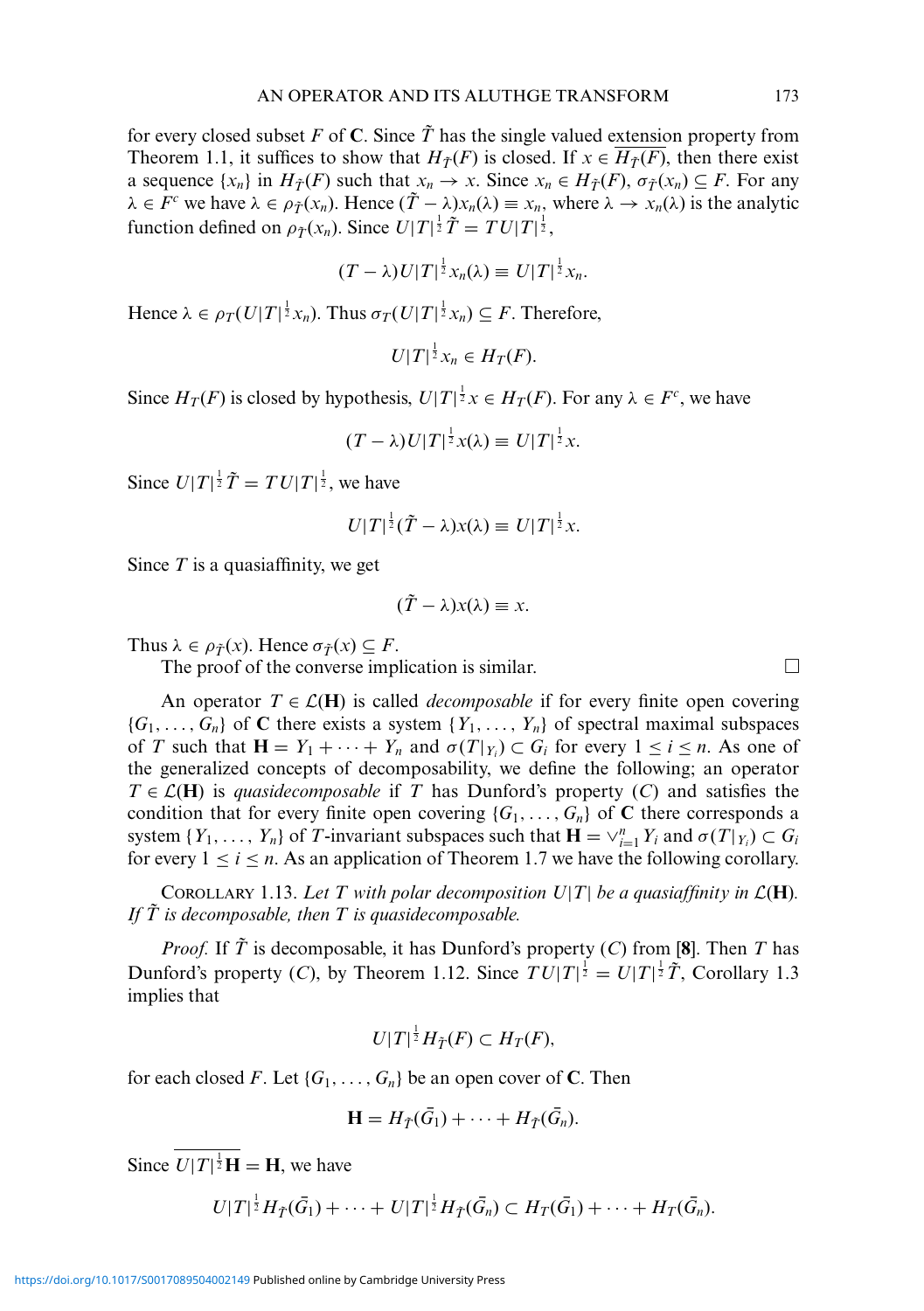Hence

$$
\mathbf{H} = \overline{U|T|^{\frac{1}{2}}\mathbf{H}} = \overline{U|T|^{\frac{1}{2}}[H_{\tilde{T}}(\bar{G}_1) + \cdots + H_{\tilde{T}}(\bar{G}_n)]}
$$

$$
\subset \overline{H_T(\bar{G}_1) + \cdots + H_T(\bar{G}_n)}.
$$

Thus

$$
\mathbf{H}=\vee_{i=1}^n H_T(\bar{G}_i).
$$

Since *T* has Dunford's property (*C*), by [**2**, Proposition 3.8]

$$
\sigma\big(T|_{H_T(\bar{G}_i)}\big) \subset \bar{G}_i,
$$

for each *i*, so that *T* is quasidecomposable.

An operator  $T \in \mathcal{L}(\mathbf{H})$  is said to satisfy the *property* ( $\beta$ ) if for every open subset *G* of **C** and every sequence  $f_n: G \longrightarrow H$  of **H**-valued analytic functions such that  $(T - \lambda) f_n(\lambda)$  converges uniformly to 0 in norm on compact subsets of  $G, f_n(\lambda)$  converges uniformly to 0 in norm on compact subsets of *G*.

The following theorem shows that Aluthge transforms preserve the property  $(\beta)$ .

THEOREM 1.14. *An operator T with polar decomposition U*|*T*| *satisfies the property* ( $\beta$ ) *if and only if an operator*  $\tilde{T}$  *does.* 

*Proof.* Assume *T* satisfies the property ( $\beta$ ). Let  $f_n \in \mathcal{O}(V, \mathbf{H})$  be such that  $(\tilde{T} - \lambda) f_n(\lambda)$  converges uniformly to 0 on compact subsets *G* of *V*. Since  $T(U|T|^{\frac{1}{2}})$  =  $(U|T|^{\frac{1}{2}}) \tilde{T}$ ,  $(T - \lambda) U|T|^{\frac{1}{2}} f_n(\lambda)$  converges uniformly to 0 for all  $\lambda \in G$ . Since *T* satisfies the property (*β*),  $U|T|^{\frac{1}{2}}f_n(\lambda)$  converges uniformly to 0 for all  $\lambda \in G$ . Since  $\tilde{T} =$  $|T|^{\frac{1}{2}}U|T|^{\frac{1}{2}}$ ,  $\tilde{T}f_n(\lambda)$  converges uniformly to 0 for all  $\lambda \in G$ . Hence  $\lambda f_n(\lambda)$  converges uniformly to 0 for all  $\lambda \in G$ . Since 0 is hyponormal and hyponormal operators satisfy the property  $(\beta)$ ,  $f_n(\lambda)$  converges uniformly to 0 for all  $\lambda \in G$ . Hence  $\tilde{T}$  satisfies the property  $(\beta)$ .

The proof of the converse is similar.  $\Box$ 

COROLLARY 1.15. If  $\tilde{T}$  is algebraic (*i.e.*,  $p(\tilde{T}) = 0$  for some nonzero polynomial p), *then*  $T = U|T|$  (*polar decomposition*) *satisfies the property* ( $\beta$ )*.* 

*Proof.* If  $\tilde{T}$  is algebraic, then it satisfies the property ( $\beta$ ) by [6]. Hence, by Theorem 1.14, *T* satisfies the property  $(\beta)$ .

As an application of Theorem 1.14, we have the following corollary.

COROLLARY 1.16. *If*  $T$  is *p-hyponormal, then it satisfies the property* ( $\beta$ ).

*Proof.* Since  $\tilde{\tilde{T}}$  is hyponormal by [1], it satisfies the property ( $\beta$ ). Hence from two applications of Theorem 1.14, *T* satisfies the property  $(\beta)$ .

COROLLARY 1.17. *Suppose that T is p-hyponormal and S satisfies the property* (β)*. If S* and *T* are quasisimilar, then *S* satisfies Weyl's theorem (*i.e.*,  $\sigma(T) - \omega(T) = \pi_{00}(T)$ , *where*  $\pi_{00}(T)$  *denotes the set of all eigenvalues of finite multiplicity of T and*  $\omega(T)$  *denotes the Weyl spectrum of T*)*.*